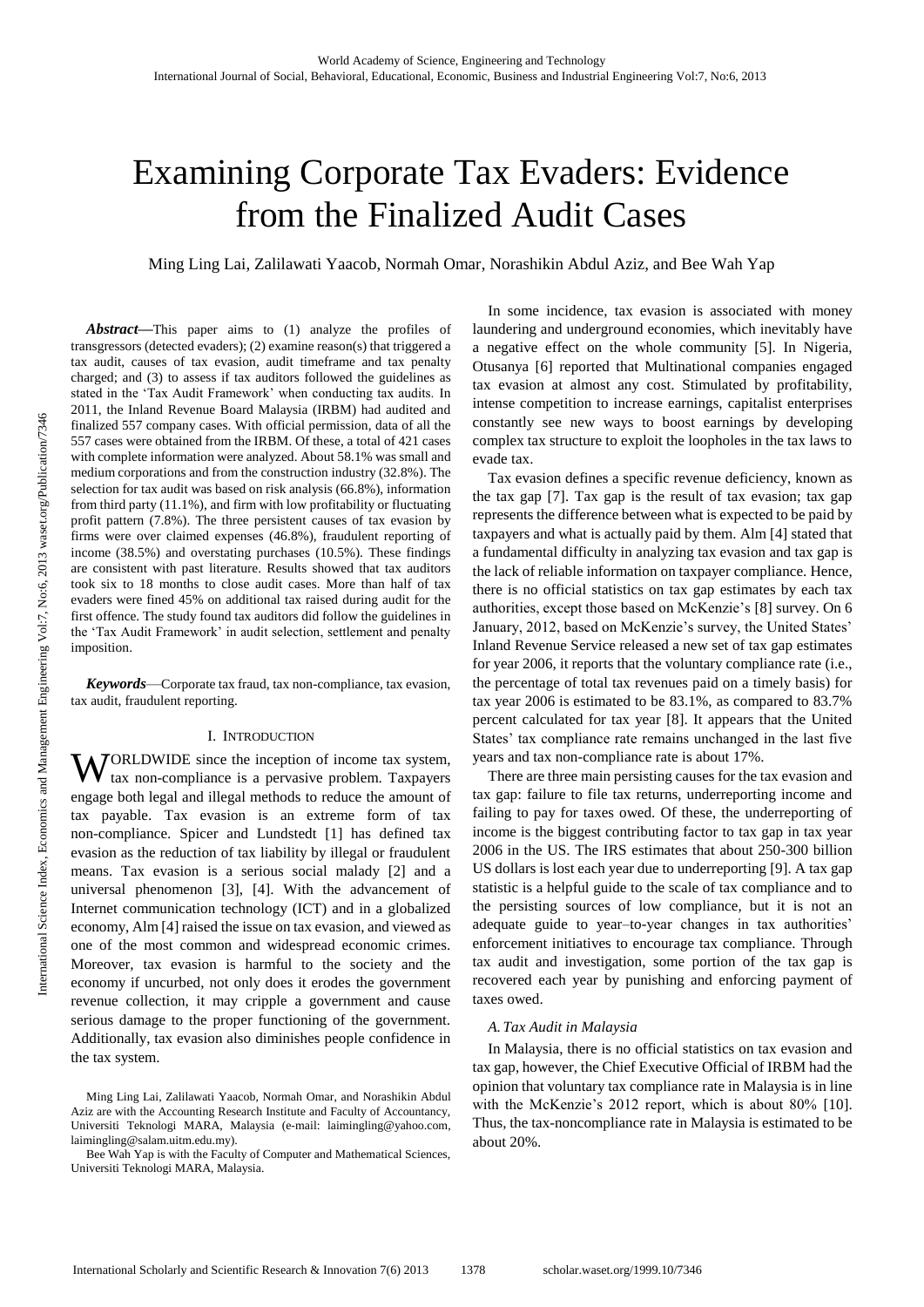To enforce tax compliance and to combat tax evasion, after the implementation of self-assessment system in 2001 on companies, the IRBM has intensified tax audits (desk audit and field audit) to promote and encourage voluntary tax compliance. The desk audit is carried out at IRBM's office based on the submitted taxpayer's information. The field audit is carried out at taxpayer's business premise; prior to the visit, a notification letter will be sent to inform about the tax audit visit and the necessary documents that taxpayer is required to get ready. Tax audits aim to examine taxpayer's business records and financial affairs to ascertain that the right amount of income are declared and the right amount of tax are calculated and paid in accordance with tax laws and regulations.

In 2005, the IRBM reported that they finalized 2,303 audit cases involving companies with additional tax of Ringgit Malaysia (RM) 442 million being raised as the settlement amount after tax audits. This represented an increase of 40.2% in the amount of additional tax compared to 2004 in which only 1,635 audit cases were solved with settlement amount of RM315 million. Whilst, in 2005, taxes and penalties imposed through tax audits totaled RM635.40 million, compared to RM429.31 million in 2004; representing an increase of 69.48% [11].

On 14 December 2006, the IRBM held a tax dialogue with tax representatives from professional accounting bodies to discuss issues related to tax audits [12]. In the tax dialogue, tax representatives raised their concerns on the approach to tax audit. They found tax audit processes lack transparency and consistency, as some tax auditors did not carry out tax audits in a professional manner, whereby they performed tax audits with a preconceived mindset that the taxpayers are guilty and the field visit is to confirm the offences. In the tax dialogue, tax representatives complained that the tax audit processes took longer time than expected. Some audit cases took more than one year to finalize. Whilst, some audit cases were hurriedly closed to meet the three months datelines. As a result, notice of additional assessment was raised on dubious grounds, and taxpayers have to lodge an appeal against the additional assessment. There were cases that tax auditors refused to issue 'letter of clearance' after the field audit, and this caused psychological costs such as anxiety and worry to the taxpayers. There were cases that tax auditors advised taxpayers not to ask tax agent to represent them for tax audit [12].

Consequentially, in response to a call for a more transparent and efficient tax audit, in January 2007, the IRBM issued a 'Tax Audit Framework' to guide taxpayers, tax auditors and tax agent/representatives. Subsequently, in January 2009, the IRBM revised the 'Tax audit Framework' to ensure that tax audits are carried out in a fair, transparent and impartial manner, Among others, on page 3 of the 'Tax Audit Framework', it is clearly stated that "the main objective of tax audit is to encourage voluntary compliance with the tax laws and regulations and to ensure that a higher tax compliance rate is achieved under the self assessment system" [13]. It also spelled out on page 4 that "For the purpose of achieving voluntary compliance, the tax audit activity is one of the measures undertaken by IRBM to educate and create awareness of taxpayers towards their rights and responsibilities under the provisions of the Income Tax Act" [13].

In the IRBM [13]'s 'Tax Audit Framework', it was stated that selection of cases for audit are by the computerized system based on risk analysis, information received from third party, selection based on specific industries and based on specific issues for a certain group of taxpayers, and selection based on locations. The timeframe for settlement of a tax audit should be 3 months from the commencement of the audit; the IRBM will inform the taxpayer on the progress of the audit in the event that the case needs more than 3 months to settle. In respect of tax penalty, it was stated that if it is discovered after the commencement an audit that there has been an understatement or omission of income, a penalty will be imposed under subsection 113(2) of the Income Tax Act in which the penalty rate equal to the amount of tax undercharged (100%) accordingly. However, the Director General of Inland Revenue in exercising his discretionary power may consider a lower penalty of 45% to be imposed for the first offence. In practice, the application of the 'Tax Audit Framework' remained unknown.

Meanwhile, the recent annual reports of the IRBM showed that the total number of taxpayers selected for tax audits has increased. As shown in Table I, over the past five years, the amount of additional tax and penalties imposed somewhat suggest that tax non-compliance and tax evasion seem to be on the rise, and a huge portion of tax lost has been recovered through tax audits.

With regard to field audit, the IRBM reports that in 2010, tax auditors had initiated 15,813 field audits on companies and non-company cases as compared to 13,619 cases in 2009, which has resulted in a sharp increase of about 16.1% (IRBM, 2010). Of the 15,813 cases audited, 8,119 (51.3%) cases were resolved in the same year and taxes and penalties raised were RM621.23 million. The statistics indicate that the IRBM is serious in conducting tax audits to encourage voluntary compliance and at the same time to alleviate the occurrence of tax evasion.

| <b>TABLEI</b><br>TAX AUDITS (DESK AUDIT AND FIELD AUDIT) |                               |                            |  |  |  |  |
|----------------------------------------------------------|-------------------------------|----------------------------|--|--|--|--|
| Year                                                     | Number of tax audits resolved | Amount of additional taxes |  |  |  |  |
|                                                          | (company and non company      | and penalties raised (RM   |  |  |  |  |
|                                                          | cases)                        | Million)                   |  |  |  |  |
| 2006                                                     | 6.741                         | 692.68                     |  |  |  |  |
| 2007                                                     | 279,175                       | 1,410.57                   |  |  |  |  |
| 2008                                                     | 1.052.939                     | 1,697.16                   |  |  |  |  |
| 2009                                                     | 1,399,660                     | 3,054.95                   |  |  |  |  |
| 2010                                                     | 1,732,258                     | 2,870.62                   |  |  |  |  |

Source: The IRBM's annual report [14]-[17]

Although literature on tax non-compliance and tax evasion has blossomed since the work of Allingham and Sandmo [18], research on corporate taxpayers, in particular from developing countries like Malaysia either have been neglected or have been the subject of only limited investigation. Very few studies had been conducted to examine tax non-compliance and tax evasion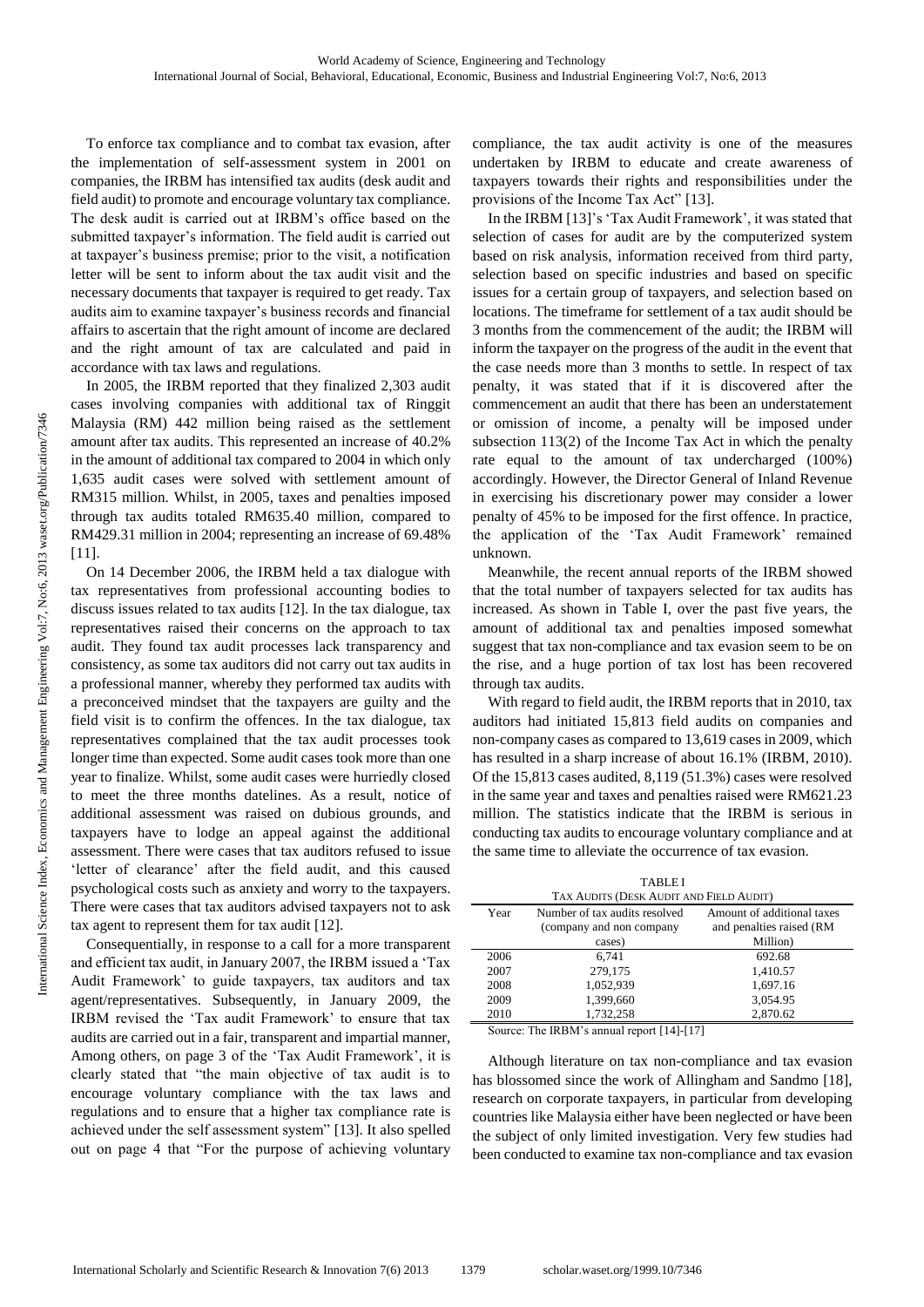in Malaysia. For example, Choong and Lai [19] found Malaysian business taxpayers were not fully aware of their tax responsibilities. Juahir [20] had attempted to study fraudulent reporting based on tax audited cases in 2004; whilst Zainal Abidin [21] attempted to analyze tax non-compliance behavior of small and medium sized corporation based on audited cases finalized in 2002 to 2005. Khadijah and Pope [22] examined corporate tax compliance determinants. In practice, the IRBM generally does not disclose much information about compliance behavior of companies and types of tax evasion committed by companies. At the time of this study, except for the study by Juahir [20], Khadijah and Pope [22] as well as Zainal Abidin [21], published scholarly study on tax audit findings is scant. Some questions were raised. Do transgressors (detected evaders) have distinct firm characteristics? What are the common types of tax evasion committed by firms? What is audit timeframe, the amount of the penalties imposed on detected evaders and the additional tax adjustment? Do tax auditors follow guidelines stated in the 'Tax Audit Framework' in carry out tax audits? Hence, the lack of empirical evidence shaped the motivation for this study.

#### II.RESEARCH OBJECTIVES

This study aims to (1) analyze the profiles of transgressors (detected evaders); (2) examine reasons that triggered a tax audit, causes of tax evasion, duration of tax audit, tax adjustment and tax penalty charged; and (3) determine if tax auditors followed the guidelines as stated in the 'Tax Audit Framework' when conducting tax audits.

#### III. METHODOLOGY AND DATA

The population of interest is corporation registered in Malaysia that had been audited by the IRBM. In practice, the detailed tax audit findings are keyed and stored in the IRBM's Case Management System in the head office (headquarters?). This study sampled corporate audit cases that had been finalized in 2011. With official permission, tax audit findings of all 557 resolved cases in 2011were obtained. Of these, 44 cases with incomplete information and 92 tax compliant companies (with no tax adjustment) were excluded. Hence, a total of 421 cases with complete information were useful for data analysis. We analyzed the firm characteristics of the 421 resolved audited cases; reasons that triggered a tax audit, issues detected, period under review, audit timeframe and tax penalty charged. The findings are presented next. We also examined if tax auditors followed the guidelines in the 'Tax Audit Framework" in audit selection, notification, settlement and penalty imposition.

#### IV. RESULTS AND FINDINGS

Table II presents the profiles of detected corporate ax evaders. Of the 421 corporate cases audited and finalized in 2011, about 58.2% were small and medium corporations (SMC), while 41.8% were larger corporations with paid up share capital of more than RM2.5 million. Note that in Malaysia, for taxation purpose, the Ministry of Finance in the

Budget 2003 defined SMC as company incorporated in Malaysia with paid-up ordinary share capital of not more than RM2.5 million at the beginning of the basis period for a year of assessment. Whilst, more than half (50.1%) had sales turnover between RM10 million and RM100 million.

| <b>TABLE II</b>                                                |
|----------------------------------------------------------------|
| FIRM CHARACTERISTICS OF DETECTED CORPORATE TAX VADERS BASED ON |
| AUDIT CASES FINALIZED IN 2011                                  |

|                              |                                                                                                                                                              | Year tax audit was                                                                                                          |                                                                                                                                            | Total audit                                                                                                                   |  |
|------------------------------|--------------------------------------------------------------------------------------------------------------------------------------------------------------|-----------------------------------------------------------------------------------------------------------------------------|--------------------------------------------------------------------------------------------------------------------------------------------|-------------------------------------------------------------------------------------------------------------------------------|--|
|                              |                                                                                                                                                              | initiated                                                                                                                   |                                                                                                                                            | cases                                                                                                                         |  |
|                              |                                                                                                                                                              | (quantity, percentage)                                                                                                      |                                                                                                                                            | finalized in                                                                                                                  |  |
|                              |                                                                                                                                                              |                                                                                                                             | 2011                                                                                                                                       |                                                                                                                               |  |
|                              |                                                                                                                                                              |                                                                                                                             |                                                                                                                                            | (quantity,                                                                                                                    |  |
|                              |                                                                                                                                                              |                                                                                                                             |                                                                                                                                            | percentage)                                                                                                                   |  |
|                              |                                                                                                                                                              | 2010                                                                                                                        | 2011                                                                                                                                       |                                                                                                                               |  |
| Firm size                    | Small and                                                                                                                                                    | 186                                                                                                                         | 59                                                                                                                                         | 245 (58.2%)                                                                                                                   |  |
|                              | medium                                                                                                                                                       | $(66.7\%)$                                                                                                                  | $(41.5\%)$                                                                                                                                 |                                                                                                                               |  |
|                              | corporation                                                                                                                                                  |                                                                                                                             |                                                                                                                                            |                                                                                                                               |  |
|                              | Large                                                                                                                                                        | 93 (33.3%)                                                                                                                  | 83                                                                                                                                         | 176 (41.5%)                                                                                                                   |  |
|                              | corporation                                                                                                                                                  |                                                                                                                             | (58.5%)                                                                                                                                    |                                                                                                                               |  |
| Size based                   | Less than                                                                                                                                                    | $6(2.2\%)$                                                                                                                  | $1(0.7\%)$                                                                                                                                 | 7 (1.7%)                                                                                                                      |  |
| on sales                     | RM500,000                                                                                                                                                    |                                                                                                                             |                                                                                                                                            |                                                                                                                               |  |
| turnover                     | Between                                                                                                                                                      | $6(2.2\%)$                                                                                                                  | $4(2.8\%)$                                                                                                                                 | $10(2.4\%)$                                                                                                                   |  |
|                              | RM500,001 to                                                                                                                                                 |                                                                                                                             |                                                                                                                                            |                                                                                                                               |  |
|                              | RM1,000,000                                                                                                                                                  |                                                                                                                             |                                                                                                                                            |                                                                                                                               |  |
|                              | <b>Between</b>                                                                                                                                               | 111                                                                                                                         | 56                                                                                                                                         | 167 (39.7%)                                                                                                                   |  |
|                              | RM1,000,001 to                                                                                                                                               | $(39.8\%)$                                                                                                                  | $(39.4\%)$                                                                                                                                 |                                                                                                                               |  |
|                              | RM10,000,000                                                                                                                                                 |                                                                                                                             |                                                                                                                                            |                                                                                                                               |  |
|                              | <b>Between</b>                                                                                                                                               | 142                                                                                                                         | 69                                                                                                                                         | 211 (50.1%)                                                                                                                   |  |
|                              | RM10,000,001                                                                                                                                                 | $(50.9\%)$                                                                                                                  | $(48.6\%)$                                                                                                                                 |                                                                                                                               |  |
|                              | to                                                                                                                                                           |                                                                                                                             |                                                                                                                                            |                                                                                                                               |  |
|                              | RM100,000,000                                                                                                                                                |                                                                                                                             |                                                                                                                                            |                                                                                                                               |  |
|                              | Above                                                                                                                                                        | 14 (5.0%)                                                                                                                   | 12                                                                                                                                         | 26 (6.2%)                                                                                                                     |  |
|                              | RM100,000,000                                                                                                                                                |                                                                                                                             | $(8.5\%)$                                                                                                                                  |                                                                                                                               |  |
| Type of                      | Construction                                                                                                                                                 | 98 (35.1%)                                                                                                                  | 40                                                                                                                                         | 138 (32.9%)                                                                                                                   |  |
| industry                     |                                                                                                                                                              |                                                                                                                             | (28.2%)                                                                                                                                    |                                                                                                                               |  |
|                              | Manufacturing                                                                                                                                                | 42 (15.1%)                                                                                                                  | 34                                                                                                                                         | 76 (18.1%)                                                                                                                    |  |
|                              |                                                                                                                                                              |                                                                                                                             | $(23.9\%)$                                                                                                                                 |                                                                                                                               |  |
|                              | Service                                                                                                                                                      | 42 (15.1%)                                                                                                                  | 24                                                                                                                                         | 66 (15.7%)                                                                                                                    |  |
|                              |                                                                                                                                                              |                                                                                                                             | $(16.9\%)$                                                                                                                                 |                                                                                                                               |  |
|                              | Wholesale                                                                                                                                                    | 28(10.0%)                                                                                                                   | $7(4.9\%)$                                                                                                                                 | 35 (8.3%)                                                                                                                     |  |
|                              |                                                                                                                                                              |                                                                                                                             |                                                                                                                                            |                                                                                                                               |  |
|                              |                                                                                                                                                              |                                                                                                                             |                                                                                                                                            |                                                                                                                               |  |
|                              |                                                                                                                                                              |                                                                                                                             |                                                                                                                                            |                                                                                                                               |  |
|                              |                                                                                                                                                              |                                                                                                                             |                                                                                                                                            |                                                                                                                               |  |
|                              |                                                                                                                                                              |                                                                                                                             |                                                                                                                                            |                                                                                                                               |  |
|                              |                                                                                                                                                              |                                                                                                                             |                                                                                                                                            |                                                                                                                               |  |
|                              |                                                                                                                                                              |                                                                                                                             |                                                                                                                                            |                                                                                                                               |  |
|                              |                                                                                                                                                              |                                                                                                                             |                                                                                                                                            |                                                                                                                               |  |
|                              |                                                                                                                                                              |                                                                                                                             |                                                                                                                                            |                                                                                                                               |  |
|                              |                                                                                                                                                              |                                                                                                                             |                                                                                                                                            |                                                                                                                               |  |
|                              |                                                                                                                                                              |                                                                                                                             |                                                                                                                                            |                                                                                                                               |  |
|                              |                                                                                                                                                              |                                                                                                                             |                                                                                                                                            |                                                                                                                               |  |
| Profitability<br>of the firm | Transport<br>Real estates<br>Mining<br>Other industries<br>Government<br>service<br>Agriculture<br>Firm with net<br>Profit<br>Firm with net<br>Loss<br>Total | 22 (7.9%)<br>20 (7.2%)<br>$8(2.9\%)$<br>$10(3.6\%)$<br>$6(2.2\%)$<br>$3(1.1\%)$<br>81(29%)<br>198 (71%)<br>279<br>$(100\%)$ | $9(6.3\%)$<br>$7(4.0\%)$<br>$9(6.3\%)$<br>$5(3.5\%)$<br>$2(1.4\%)$<br>5 (3.5%)<br>72<br>$(50.7\%)$<br>70<br>$(49.3\%)$<br>142<br>$(100\%)$ | 31(7.4%)<br>27 (6.4%)<br>$17(4.0\%)$<br>15 (3.6%)<br>$8(1.9\%)$<br>8 (1.95)<br>153 (36.3%)<br>268 (63.7%)<br>421<br>$(100\%)$ |  |

The political cost theory formulated by Watts and Zimmerman [23] suggested that large firms are more exposed to government examination than small firms. Additionally, Joulfaian and Rider [24] found that corporate tax compliance correlates positively with larger firm. However, this study found that in Malaysian tax setting, both smaller and larger firms are subject to tax audits, and there is no statistical evidence that larger companies are more compliant than smaller firms.

Based on Table II, the three main tax evaders were from construction industry (32.8%), followed by manufacturing (18.1%) and service industries (15.7%). It is worth noting here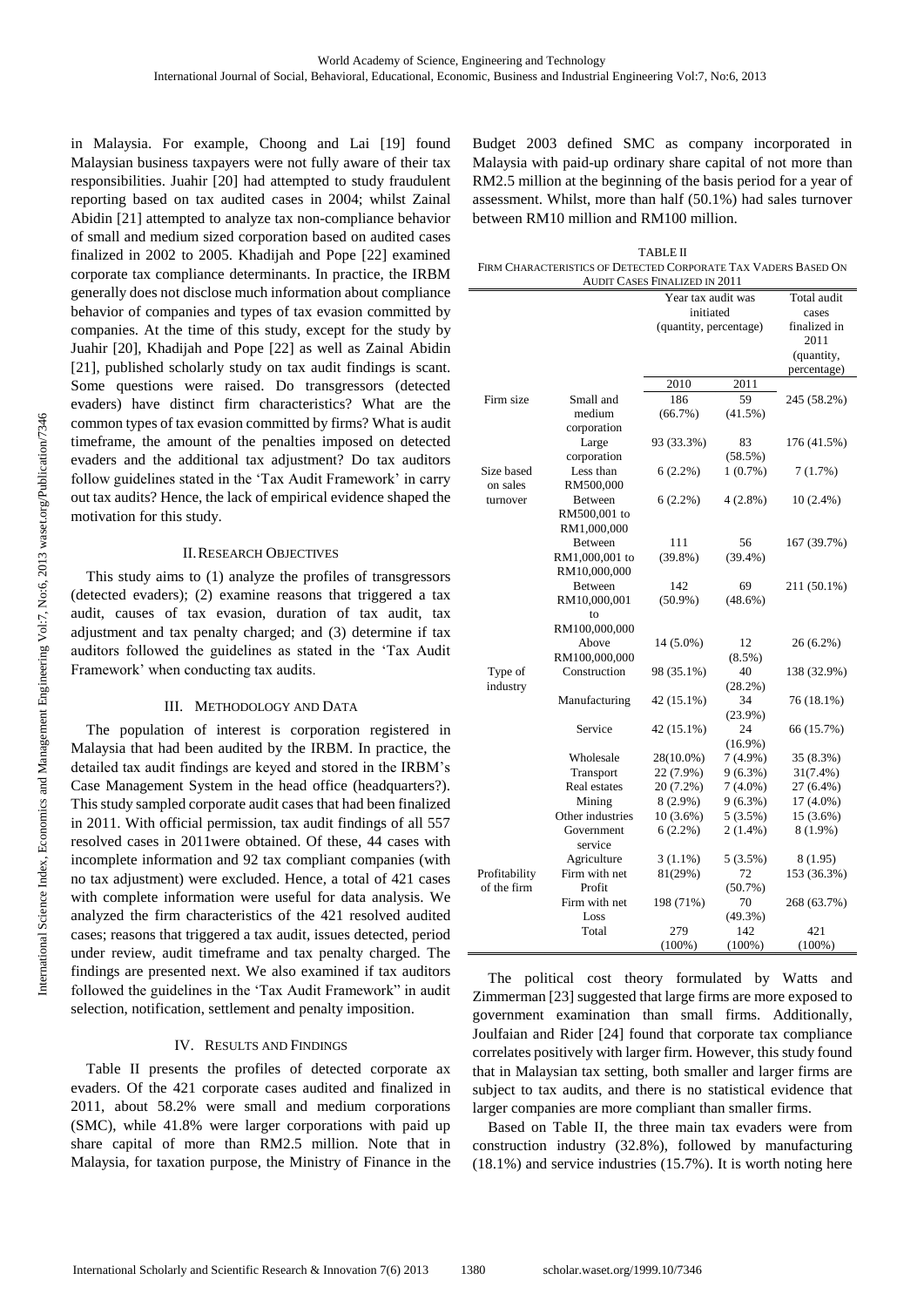that the service industries comprises of education, electricity, water and gas, financial intermediary, hotels and restaurants. With respect to the financial performance of the firms, notably, about 63.7% were facing financial loss and just 36.3% were profit making companies.

# *A. What Triggers a Tax Audit?*

So what triggers a tax audit in Malaysia? In the era of self-assessment system, tax audit is a routine activity; the IRBM generally does not need any reason to select taxpayers for tax audit. This study found the key selection criteria were based on risk analysis (67%), 11.2% were based on information from third party (such as insurance, broker, creditor and real property gain tax), another 7.6% were due to low profitability and fluctuating profit pattern, 1.2% were directive from top management and a few (0.07%) were suggested by desk audit.

# *B. Year of Assessment Selected for Tax Audit or Period under Review*

Normally, a tax audit may cover a period of one to three years of assessment in accordance with the audit focus, however, the years of assessment to be covered in a tax audit may be extend beyond 3 years depending on the issues identified during an audit [13]. This study found the tax auditors will not hesitate to extend the audit beyond 3 years of assessment in 2010 and 2011 (see Table III).

| <b>TABLE III</b>                                                 |  |
|------------------------------------------------------------------|--|
| YEAR OF ASSESSMENT SELECTED FOR TAX AUDIT OR PERIOD UNDER REVIEW |  |

|              |      | The year audit is initiated or           |                                           | Cases                                     |
|--------------|------|------------------------------------------|-------------------------------------------|-------------------------------------------|
|              |      | commenced                                |                                           | finalized in                              |
|              |      |                                          |                                           | 2011                                      |
|              |      | 2010                                     | 2011                                      | Total                                     |
|              |      | $\left(\text{count}, \frac{9}{6}\right)$ | $\left(\text{count}, \frac{\%}{2}\right)$ | $\left(\text{count}, \frac{\%}{2}\right)$ |
| Year of      | 2003 | $1(0.4\%)$                               | $1(0.7\%)$                                | $2(0.5\%)$                                |
| assessment   | 2004 | $0(0\%)$                                 | $0(0\%)$                                  | $0(0\%)$                                  |
| selected for | 2005 | $4(1.4\%)$                               | $0(0\%)$                                  | $4(1.0\%)$                                |
| audit        | 2006 | $4(1.4\%)$                               | $0(0\%)$                                  | $4(1.0\%)$                                |
|              | 2007 | 13 (4.7%)                                | 1(0.7%)                                   | 14 (3.3%)                                 |
|              | 2008 | 245 (87.8%)                              | $8(5.6\%)$                                | 253 (60.1%)                               |
|              | 2009 | 12(4.3%)                                 | 130 (91.5%)                               | 142 (35.7%)                               |
|              | 2010 | $0(0\%)$                                 | $2(1.4\%)$                                | $2(0.5\%)$                                |
| Total        |      | 279(100%)                                | 242(100%)                                 | 421 (100%)                                |

# *C.Persistent Causes of Tax Evasion*

Consistent to past literature, as presented in Fig. 1, this study found that of the 421 cases audited and resolved cases, three persistent causes of tax evasion or issues that resulted to tax adjustment were over claiming expenses (46.8%), various fraudulent reporting (38.5%) and overstating purchases (10.5%).



### Fig. 1 Persistent causes of tax evasion

# *D.Audit Timeframe or Duration of Tax Audit*

Fig. 2 shows that only 1.4% cases were closed within 3 months, most of the cases took more than one year to settle. Results in Fig. 2 show empirical evidence that most tax auditors took between 6 to 18 months to close a case. Upon checking, the particular company which took more than two years to settle was from wholesale industry. Overall, this study found tax auditors took a long time to close and finalize corporate tax audit, and these is a little surprising as the timeframe for the settlement of a tax audit should be 3 months from the commencement of the audit. The plausible explanation for the audit timeframe to extend beyond 3 months could be due to the size of the business and the complexity of business transactions, the form of which records are kept and the extent of co-operation from the taxpayers.



Fig. 2 Audit timeframe or duration of tax audit

# *E. Penalty Imposition*

As for penalty imposition, about 10% were charged 100% penalty on additional tax adjustment due to understatement or omission of income. Notably, more than half of the resolved cases were imposed a lower penalty of 45% on additional tax adjustment found during audit. These findings are in accordance with the penalty rate stated in the 'Tax Audit Framework' for first time offenders.

# V. CONCLUSION

This study used archival audited and resolved data from the IRBM, which is not publicly available. In view that there is little study on corporate tax evasion in Malaysia, hence, this study has